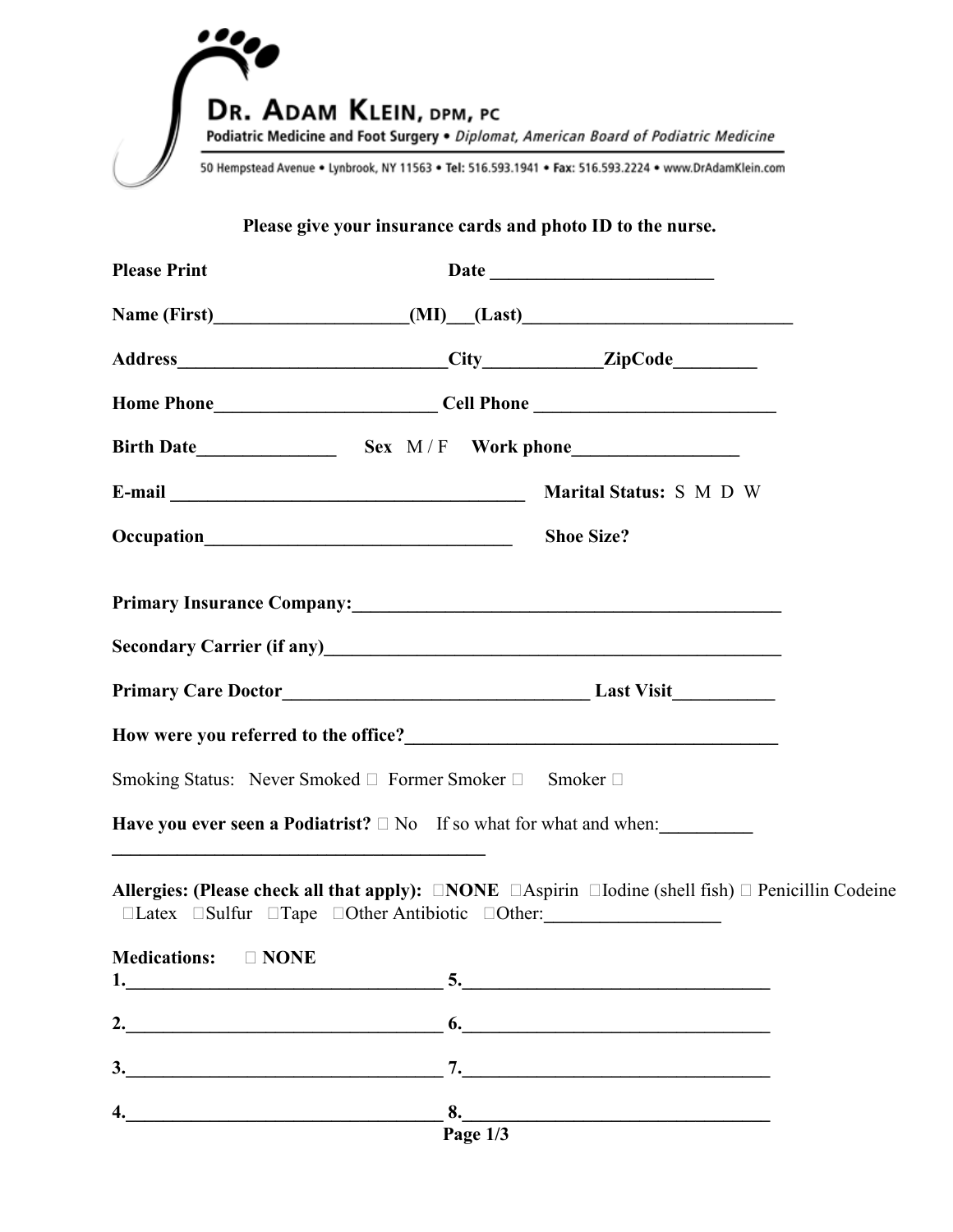### **Medical History:** (Please check all that apply):  $\Box$  **None**

| $\Box$ Anemia              | $\Box$ Anxiety          | $\Box$ Arthritis          |
|----------------------------|-------------------------|---------------------------|
| $\Box$ Alcoholism          | $\Box$ Asthma           | $\Box$ Currently pregnant |
| $\Box$ Depression          | $\square$ Diabetes      | $\Box$ Excessive bleeding |
| $\Box$ Gout                | □Heart disease          | $\Box$ Heart murmur       |
| $\Box$ High blood pressure | $\Box$ High Cholesterol | <b>HIV</b>                |
| □ Kidney disease           | □ Liver disease         | Mitral Valve Prolapse     |
| $\Box$ Neuropathy          | $\Box$ Osteoporosis     | $\Box$ Phlebitis          |
| $\Box$ Poor circulation    | $\Box$ Psoriasis        | $\Box$ Scar former        |
| $\Box$ Stomach ulcer       | Other                   |                           |

**Podiatric History:** Do you currently (or in the past) suffer from any of the following? (check all that apply):

| $\Box$ Abnormal foot posture                      | Heel or arch pain (adult or child)          |
|---------------------------------------------------|---------------------------------------------|
| $\Box$ Achilles tendon pain                       | $\Box$ High arch                            |
| $\Box$ Ankle instability (easily twisting injury) | $\Box$ Infection of foot/leg                |
| $\Box$ Ankle swelling or stiffness                | Ingrown nail                                |
| $\Box$ Athletes foot                              | $\Box$ In toe or Out toe gait               |
| $\Box$ Blisters                                   | $\Box$ Nerve pain                           |
| $\Box$ Bunions                                    | $\Box$ Neuroma                              |
| $\Box$ Crooked toes (hammertoes)                  | $\Box$ Numbness or tingling in foot or leg  |
| $\Box$ Diabetic foot evaluation                   | $\Box$ Pain in feet or legs with activity   |
| $\Box$ Excessive perspiration from feet           | $\Box$ Pain in feet when getting out of bed |
| $\Box$ Flat feet                                  | $\Box$ Thick toenails with pain             |
| $\Box$ Foot pain                                  | $\Box$ Trouble running                      |
| $\Box$ Foot Surgery                               | Warts                                       |
| $\Box$ Foot ulcer                                 | Other:                                      |
|                                                   |                                             |

**Have you ever had any type surgery? (If so what type and when?)**  $\Box$  No

**Have you had a Flu Shot?** Y/N **Have you had a Pneumonia Shot?** Y/N

### **Privacy Information Preferences:**

| -Were you offered a copy of the HIPPA Privacy Notice? |  |  | Yes No       |        |  |
|-------------------------------------------------------|--|--|--------------|--------|--|
| -Can we send mail to address on file?                 |  |  |              | Yes No |  |
| -Can we call the phone numbers on file?               |  |  |              | Yes No |  |
| -Can we leave voicemail or answering machine message? |  |  | Yes No       |        |  |
| -Can we email reminders?                              |  |  |              | Yes No |  |
| -Do you have a living will or advanced directives?    |  |  | Yes No       |        |  |
| -Do you want to be exempt from public reporting?      |  |  | Yes No       |        |  |
| Who can we leave messages with? Spouse Child          |  |  | Parent Other |        |  |